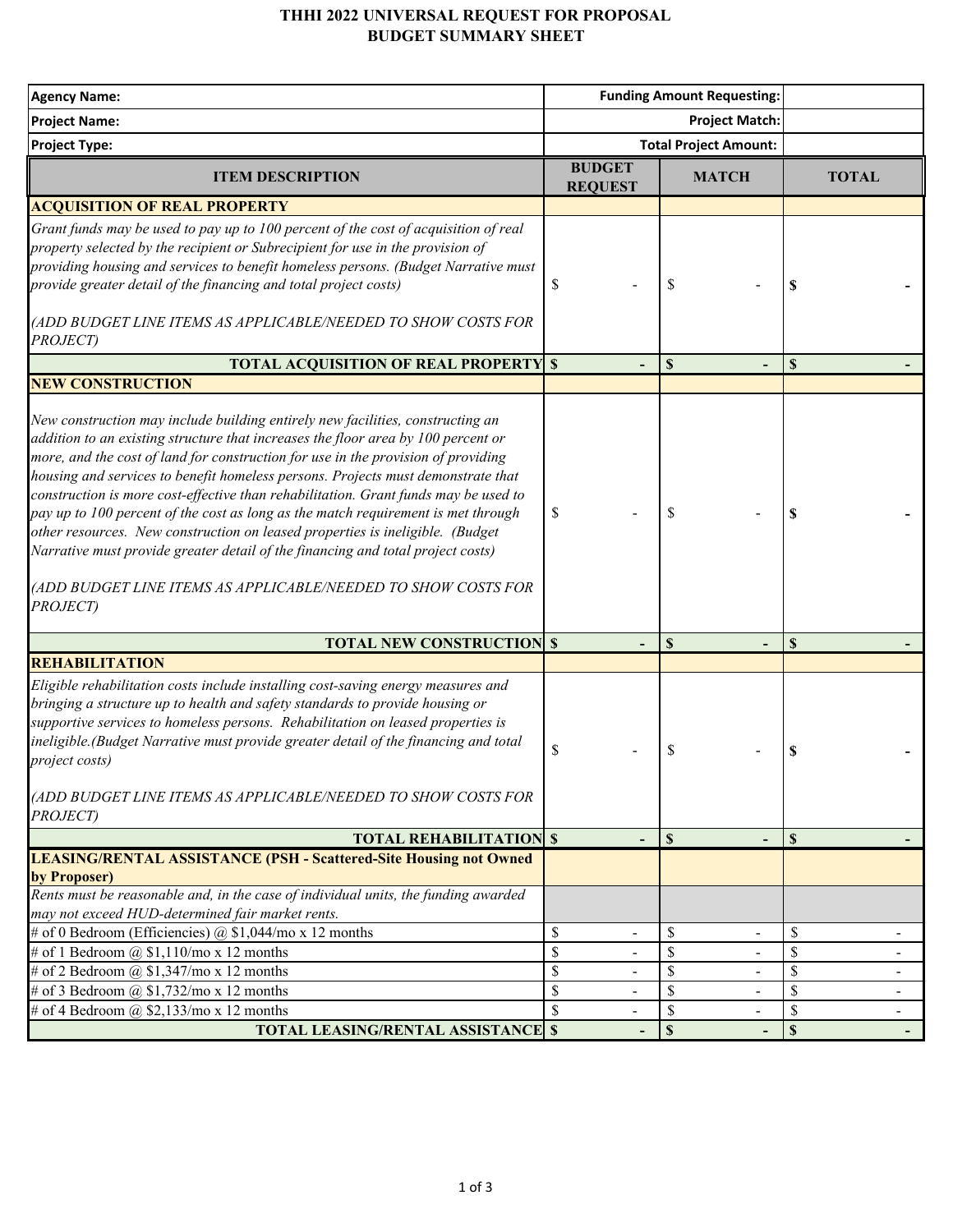## **THHI 2022 UNIVERSAL REQUEST FOR PROPOSAL BUDGET SUMMARY SHEET**

| <b>Agency Name:</b>                                                              | <b>Funding Amount Requesting:</b> |                                |                                                       |
|----------------------------------------------------------------------------------|-----------------------------------|--------------------------------|-------------------------------------------------------|
| <b>Project Name:</b>                                                             | <b>Project Match:</b>             |                                |                                                       |
| <b>Project Type:</b>                                                             | <b>Total Project Amount:</b>      |                                |                                                       |
|                                                                                  | <b>BUDGET</b>                     |                                |                                                       |
| <b>ITEM DESCRIPTION</b>                                                          | <b>REQUEST</b>                    | <b>MATCH</b>                   | <b>TOTAL</b>                                          |
| <b>HOMELESS PREVENTION</b> (Financial/Rental Assistance)                         |                                   |                                |                                                       |
| <b>Rental Assistance:</b>                                                        |                                   |                                |                                                       |
| Short-term and medium-term rental assistance (18-24 months max depending on      | \$<br>$\blacksquare$              | \$<br>$\blacksquare$           | \$                                                    |
| funding source)                                                                  |                                   |                                |                                                       |
| Rental arrears (One-time payment up to 6 months max, including late fees)        | \$<br>$\overline{a}$              | \$<br>$\blacksquare$           | \$                                                    |
| <b>Financial Assistance:</b>                                                     |                                   |                                |                                                       |
| Rental application fees                                                          | \$                                | \$                             | \$                                                    |
| Security deposits (no more than 2 month's rent)                                  | \$                                | \$                             | \$                                                    |
| Advance payment of last month's rent (applies to 24-month cap)                   | \$                                | \$                             | \$                                                    |
| Utility arrears (6 months max)                                                   | \$<br>$\blacksquare$              | \$<br>$\overline{a}$           | $\mathcal{S}$<br>$\overline{\phantom{a}}$             |
| Utility deposits                                                                 | \$                                | \$<br>÷,                       | \$                                                    |
| Utility payments (# months max)                                                  | \$                                | \$                             | \$<br>$\overline{\phantom{a}}$                        |
| Moving Costs (e.g. truck rental, moving company, up to # months storage)         | \$                                | \$                             | \$<br>$\overline{\phantom{a}}$                        |
| <b>TOTAL HOMELESS PREVENTION \$</b>                                              | $\overline{\phantom{a}}$          | \$<br>۰                        | $\boldsymbol{\mathsf{S}}$<br>$\overline{\phantom{a}}$ |
| <b>OPERATIONS</b>                                                                |                                   |                                |                                                       |
| Maintenance                                                                      | \$<br>$\overline{a}$              | \$<br>$\overline{\phantom{a}}$ | \$<br>$\overline{\phantom{a}}$                        |
| Rent (Building/Office)                                                           | \$                                | \$                             | \$                                                    |
| Security                                                                         | \$                                | \$<br>$\blacksquare$           | \$                                                    |
| Equipment                                                                        | \$                                | \$                             | \$                                                    |
| Insurance                                                                        | \$<br>$\blacksquare$              | \$<br>$\overline{a}$           | \$                                                    |
| Utilities / Connectivity                                                         | \$                                | \$<br>$\blacksquare$           | $\mathbb{S}$                                          |
| Supplies                                                                         | \$                                | \$<br>$\sim$                   | \$                                                    |
| Other (please specify)                                                           | $\overline{\mathcal{S}}$          | \$<br>$\overline{a}$           | $\overline{\mathcal{S}}$<br>$\overline{\phantom{a}}$  |
| Other (please specify)                                                           | \$                                | \$                             | \$<br>$\overline{\phantom{a}}$                        |
| <b>TOTAL OPERATIONS \$</b>                                                       | -                                 | \$<br>٠                        | $\mathbb S$                                           |
| <b>ESSENTIAL/SUPPORTIVE SERVICES - Essential Services that directly</b>          |                                   |                                |                                                       |
| benefit homeless persons - such as staffing for other elements such as RRH,      |                                   |                                |                                                       |
| emergency sheter, street outreach, etc.                                          |                                   |                                |                                                       |
| <b>Engagement Staff</b>                                                          | \$<br>$\overline{\phantom{a}}$    | \$<br>$\overline{\phantom{a}}$ | \$<br>$\blacksquare$                                  |
| Case Manager(s)                                                                  | \$<br>$\blacksquare$              | \$<br>$\blacksquare$           | \$                                                    |
| <b>Housing Specialist</b>                                                        | \$<br>$\overline{\phantom{a}}$    | \$<br>$\overline{\phantom{a}}$ | \$<br>$\overline{\phantom{a}}$                        |
| <b>Emergency Health Services</b>                                                 | \$                                | \$                             | \$                                                    |
| <b>Emergency Mental Health Services</b>                                          | \$                                | \$                             | \$                                                    |
| Transportation                                                                   | \$                                | \$                             | \$<br>$\overline{\phantom{a}}$                        |
| Other (please specify)                                                           | $\mathbb{S}$                      | \$                             | \$                                                    |
| Other (please specify)                                                           | $\mathbf S$                       | \$                             | $\mathbb{S}$<br>$\overline{\phantom{a}}$              |
| Indirect Cost (describe the above line item amounts the 10% rate is applied)     | \$                                | \$                             | \$                                                    |
| <b>TOTAL ESSENTIAL/SUPPORTIVE SERVICES \$</b>                                    |                                   | \$                             | $\mathbf{s}$                                          |
| <b>RAPID RE-HOUSING</b> (Financial/Rental Assistance)                            |                                   |                                |                                                       |
| Rental Assistance:                                                               |                                   |                                |                                                       |
| Short-term, medium-term rental assistance (18-24 months max depending on funding | $\mathbf{\hat{S}}$                | \$                             | \$                                                    |
| source)                                                                          |                                   |                                |                                                       |
| Rental arrears (One-time payment up to 6 months max, including late fees)        | \$<br>$\blacksquare$              | \$<br>$\blacksquare$           | \$<br>$\overline{\phantom{a}}$                        |
| <b>Financial Assistance:</b>                                                     |                                   |                                |                                                       |
| Rental application fees                                                          | \$                                | \$<br>$\overline{\phantom{a}}$ | \$                                                    |
| Security deposits (no more than 2 month's rent)                                  | \$<br>$\overline{a}$              | \$<br>$\blacksquare$           | \$                                                    |
| Advance payment of last month's rent (applies to 24-month cap)                   | \$                                | \$                             | \$                                                    |
| Utility arrears (6 months max)                                                   | \$                                | \$                             | \$                                                    |
| Utility deposits                                                                 | \$                                | \$                             | \$<br>$\overline{\phantom{a}}$                        |